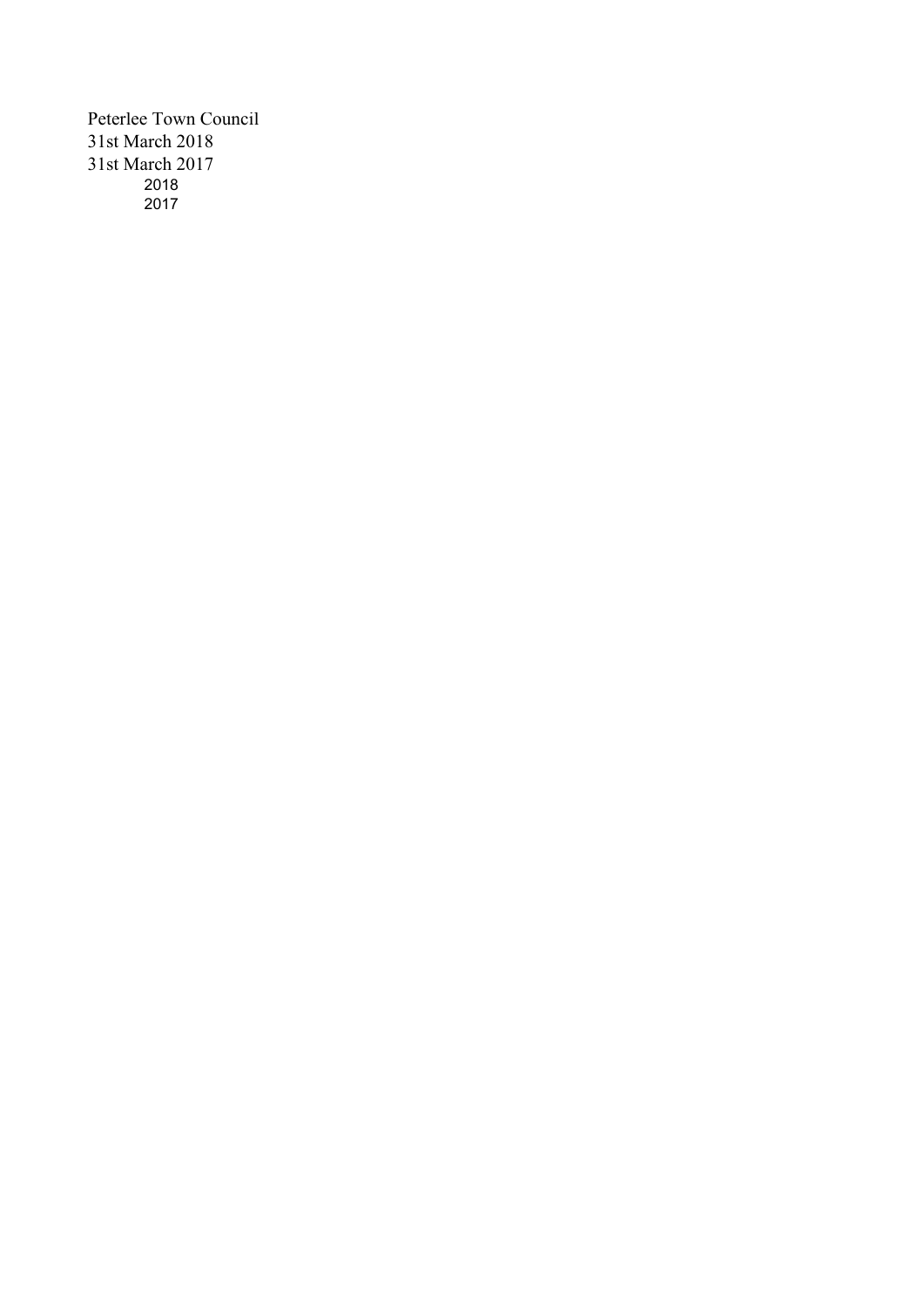**Statement of Accounts**

**(Not Subject to Audit)**

**31st March 2018**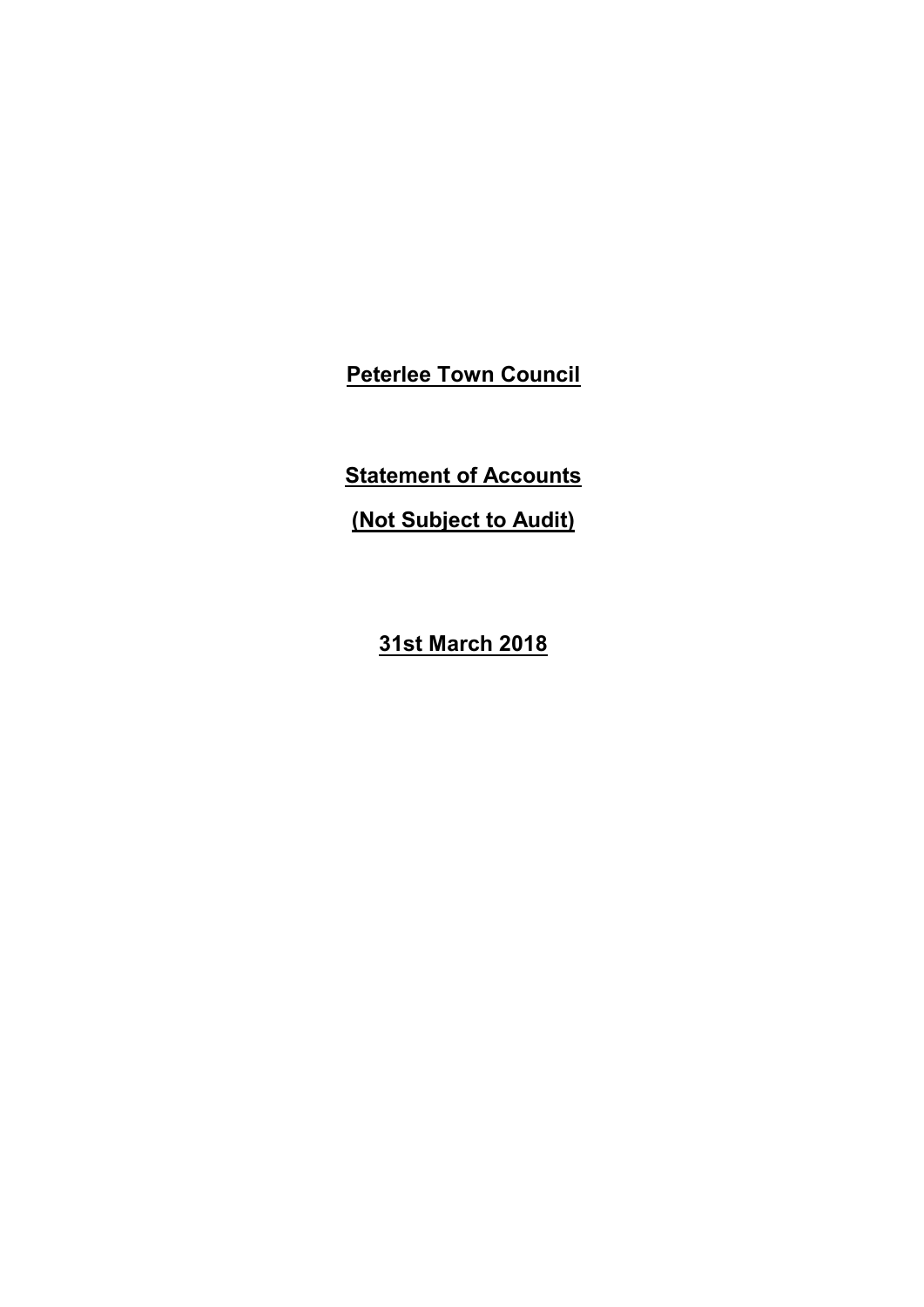# **Index**

## **31st March 2018**

# **Page No(s).**

- 1 Council Information
- 2 Income and Expenditure Account
- 3 Income And Expenditure Account and Annual Return Reconciliation
- 4 Balance Sheet
- 5 to 6 Notes to the Accounts
	- 7 Annual Return Statement of Accounts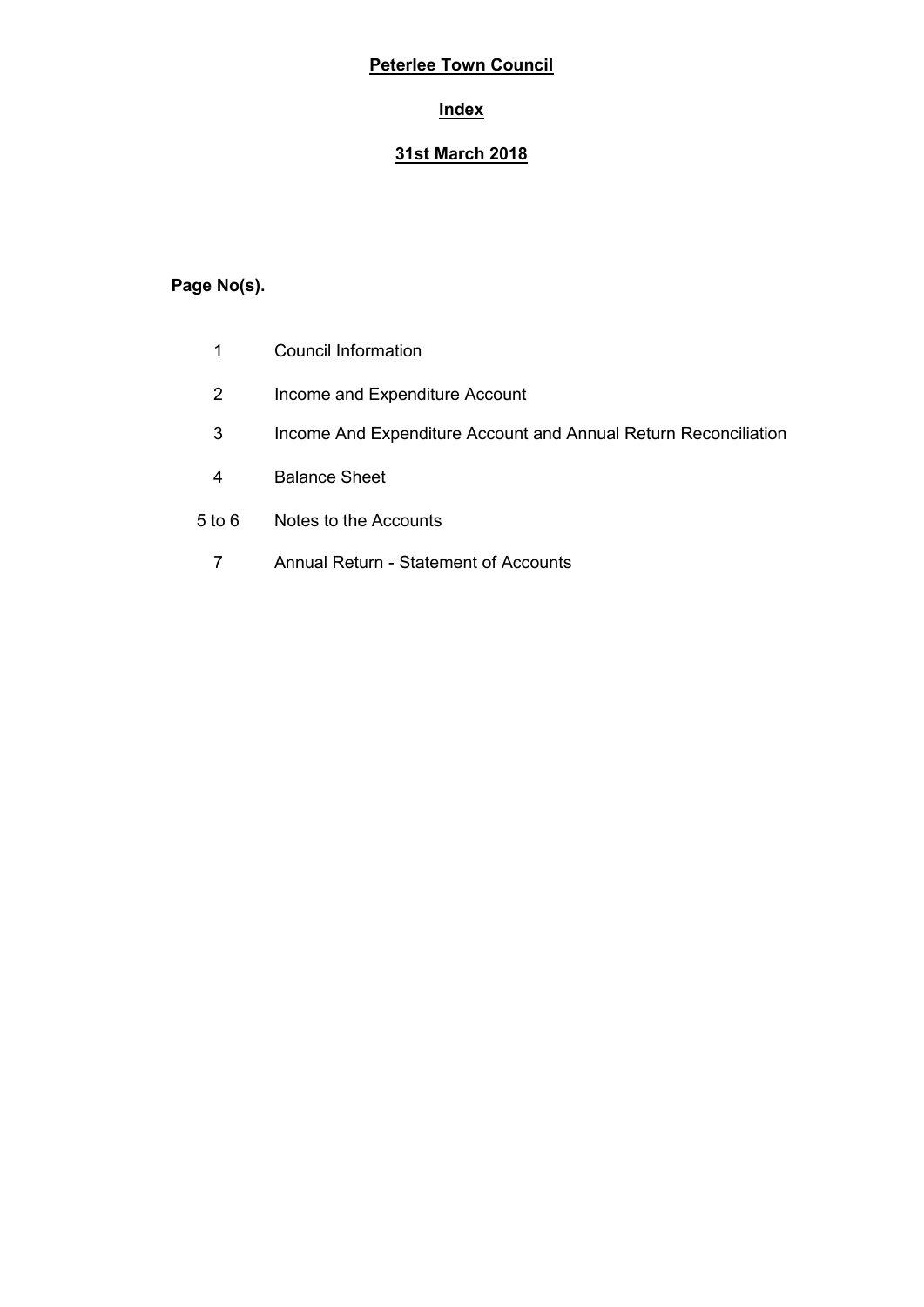## **Council Information**

**Town Mayor** Mary Cartwright

## **Councillors**

Gordon Carne Karon Liddell Stephen McGlen Steve Miles Sheila Simpson Louise Fenwick Karen Duffy Terry Duffy Sonny Kirkup Jamie Robinson Robert Kyle Colin Watkins Steven Franklin Angela Long Robert Moore Alan Wilkinson Karen Hawley Susan McDonnell Archibald Scott Meilkle Andrew Watson Victoria Watson

## **Clerk to the Council and Responsible Financial Officer**

Ian Morris MCIH

**Auditors** Mazars LLP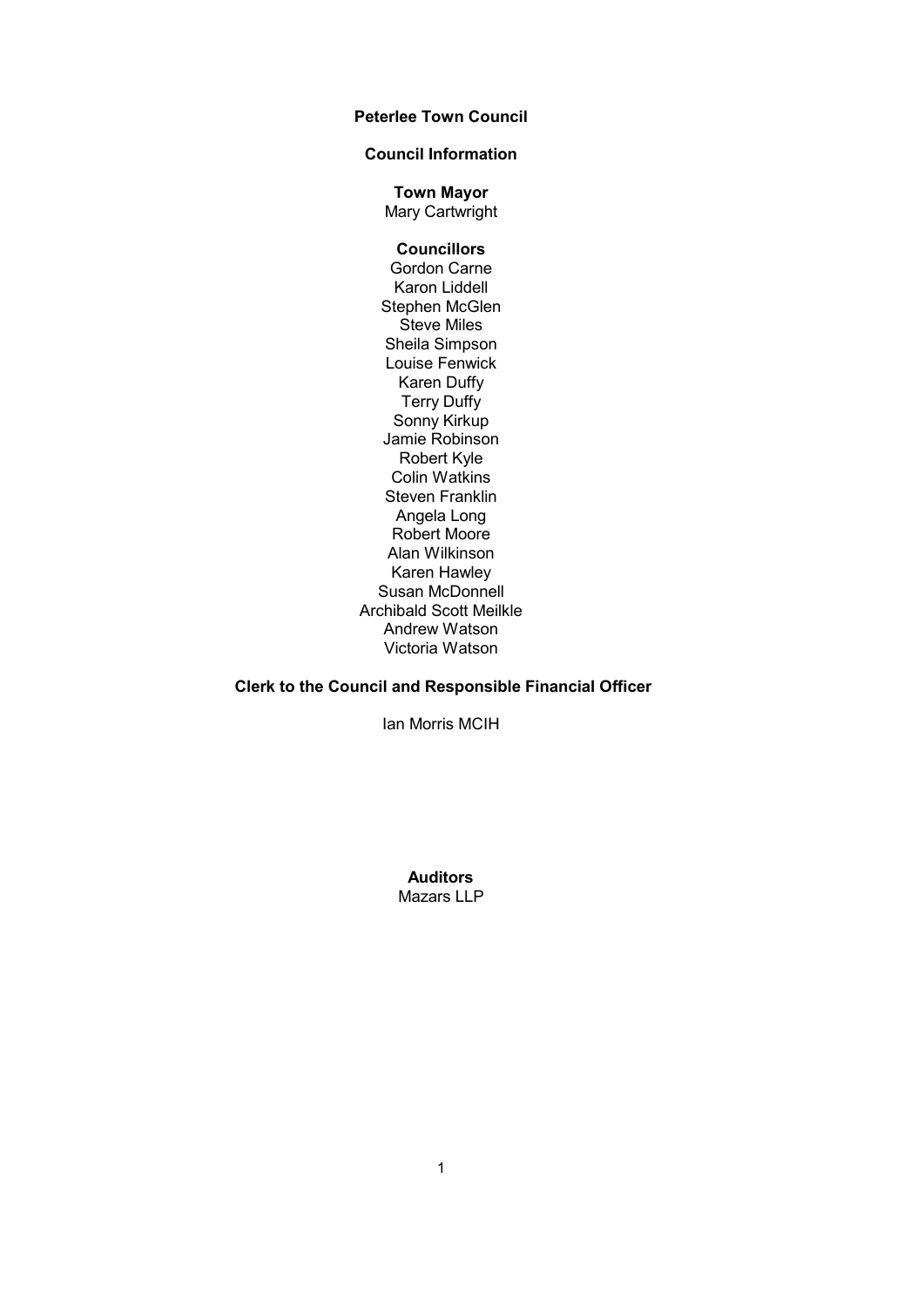## **Income and Expenditure Account (Unaudited)**

## **for the year ended 31 March 2018**

| 2017<br>£                        |                                                       | 2018<br>£                          | 2018<br>£                   | 2018<br>£                           |
|----------------------------------|-------------------------------------------------------|------------------------------------|-----------------------------|-------------------------------------|
| <b>Net</b><br><b>Expenditure</b> |                                                       | <b>Gross</b><br><b>Expenditure</b> | <b>Income</b>               | <b>Net</b><br><b>Expenditure</b>    |
|                                  | DIRECT SERVICES TO THE PUBLIC                         |                                    |                             |                                     |
|                                  | (13,810) Shotton Hall Banqueting Suite                | (329, 525)                         | 319,097                     | (10, 428)                           |
|                                  | (311,691) Public Buildings                            | (481, 872)                         | 196,642                     | (285, 230)                          |
|                                  | (40,024) Sports & Leisure                             | (75, 958)                          | 30,301                      | (45, 658)                           |
| (327,401) Parks                  |                                                       | (346,068)                          | 14                          | (346, 054)                          |
|                                  | (3,012) Allotments                                    | (3, 189)                           | 3,441                       | 252                                 |
|                                  | (21,799) Town Centre Offices                          | (21, 403)                          |                             | (21, 403)                           |
|                                  | (19,940) Town Activities<br>(68,491) Town Events      | (18,006)<br>(93, 471)              | 1,404<br>27,882             | (16, 602)<br>(65, 589)              |
|                                  | (26,011) Cemetery and Burials                         | (36, 306)                          | 16,078                      | (20, 229)                           |
|                                  | (104,198) Capital Works                               | (23, 145)                          | 3,000                       | (20, 145)                           |
|                                  |                                                       |                                    |                             |                                     |
|                                  | DEMOCRATIC, CIVIC AND CENTRAL COSTS                   |                                    |                             |                                     |
|                                  | (6,627) Other Costs and Income                        | (5,367)                            |                             | (5, 367)                            |
|                                  | (393,658) Central and Civic HQ Costs                  | (418, 481)                         | 220                         | (418, 261)                          |
|                                  | (29,994) Democratic Representation                    | (31, 669)                          | $\blacksquare$              | (31,669)                            |
|                                  | (22,688) Corporate Management                         | (45,067)                           |                             | (45,067)                            |
| (1,389,344)                      |                                                       | (1,929,526)                        | 598,078                     | (1,331,448)                         |
| 1,251,968                        | <b>Annual Precept</b>                                 |                                    |                             | 1,256,977                           |
|                                  |                                                       |                                    |                             |                                     |
| 288,198                          | <b>Precept Support Grant</b>                          |                                    |                             | 238,870                             |
|                                  | 150,822 Net Surplus for the year                      |                                    |                             | 164,399                             |
|                                  |                                                       | <b>Reserve Movements</b>           |                             |                                     |
|                                  |                                                       | <b>Balance</b><br>April 2017       | <b>Movement</b><br>for Year | <b>Balance</b><br><b>March 2018</b> |
|                                  | <b>General Fund</b><br><b>Useable Capital Receipt</b> | 854,121<br>268,398                 | 164,399                     | 1,018,520<br>268,398                |
|                                  |                                                       | 1,122,519                          | 164,399                     | 1,286,918                           |
|                                  |                                                       | Box 1                              |                             | Box 7                               |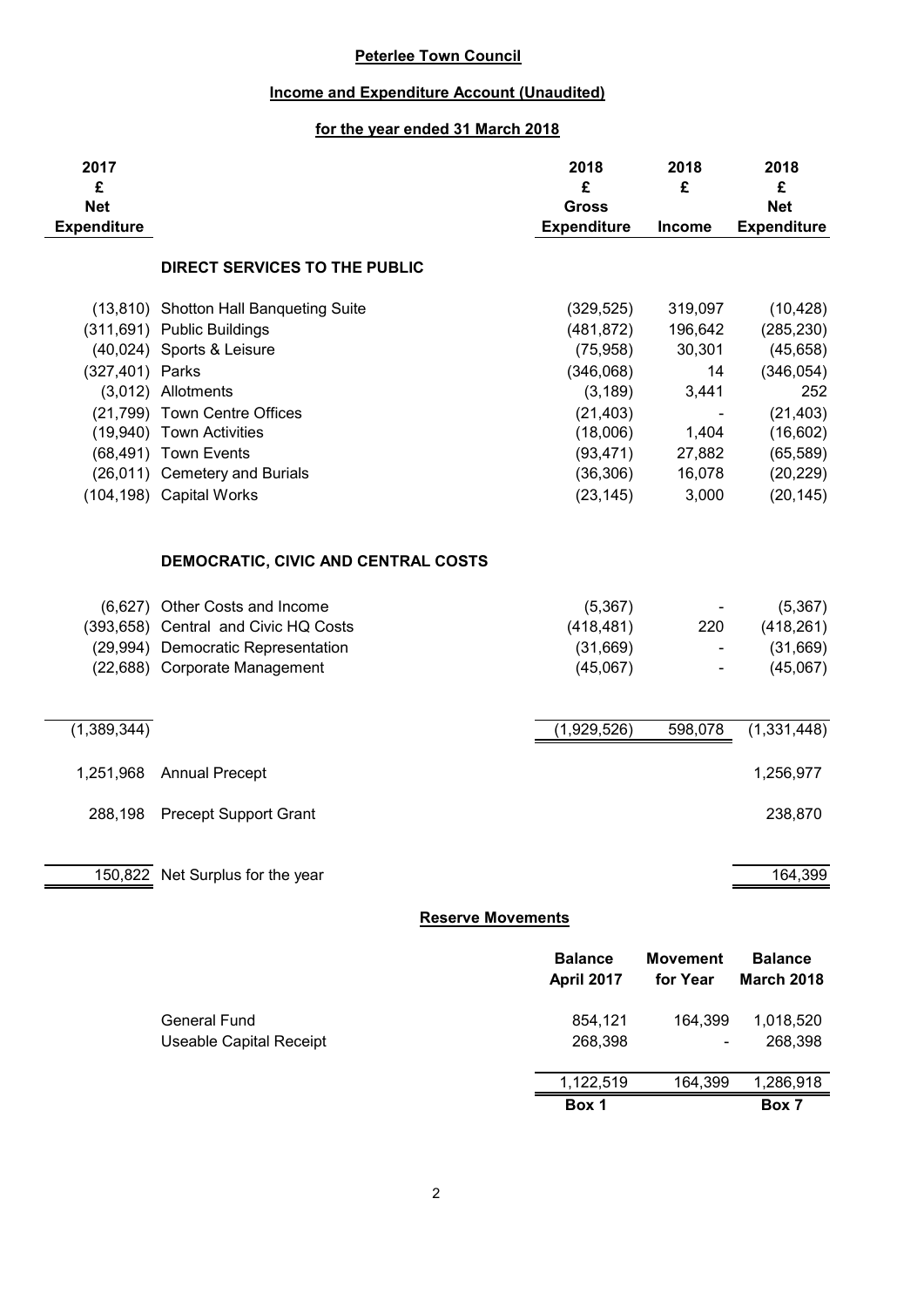## **Income And Expenditure Account and Annual Return Reconciliation (Unaudited)**

## **For the Year Ended 31st March 2016**

|                                            | Income         |         | <b>Expenditure</b> |              |                  |              |              |
|--------------------------------------------|----------------|---------|--------------------|--------------|------------------|--------------|--------------|
|                                            | Box 2          | Box 3   |                    | Box 4        | Box <sub>5</sub> | Box 6        |              |
| <b>Annual Return Box Numbers</b>           |                | Other   | <b>Total</b>       | <b>Staff</b> | Loans            | Other        | <b>Total</b> |
| <b>Direct Services</b>                     | <b>Precept</b> | Income  |                    | <b>Costs</b> | Repaid           | <b>Costs</b> |              |
|                                            |                |         |                    |              |                  |              |              |
| Shotton Hall Banqueting Suite              |                | 319,097 | 319,097            | 133,658      |                  | 195,868      | 329,525      |
| <b>Public Buildings</b>                    |                | 196,642 | 196,642            | 268,828      | 50,452           | 162,592      | 481,872      |
| Sports & Leisure                           |                | 30,301  | 30,301             | 59,978       |                  | 15,980       | 75,958       |
| Parks                                      |                | 14      | 14                 | 288,087      |                  | 57,981       | 346,068      |
| Allotments                                 |                | 3,441   | 3,441              | 1,207        |                  | 1,982        | 3,189        |
| <b>Town Centre Offices</b>                 |                |         |                    |              |                  | 21,403       | 21,403       |
| <b>Town Activities</b>                     |                | 1,404   | 1,404              | 1,774        |                  | 16,232       | 18,006       |
| <b>Town Events</b>                         |                | 27,882  | 27,882             | 9,810        |                  | 83,661       | 93,471       |
| <b>Cemetery and Burials</b>                |                | 16,078  | 16,078             | 32,831       |                  | 3,476        | 36,306       |
| <b>Capital Works</b>                       |                | 3,000   | 3,000              |              |                  | 23,145       | 23,145       |
| Democratic, Management and<br><b>Civic</b> |                |         |                    |              |                  |              |              |
| Other Costs and Income                     |                |         |                    |              |                  | 5,367        | 5,367        |
| Central and Civic HQ Costs                 |                | 220     | 220                | 229,794      |                  | 188,687      | 418,481      |
| Democratic Representation                  |                |         |                    |              |                  | 31,669       | 31,669       |
| Corporate Management                       |                |         |                    |              |                  | 45,067       | 45,067       |
| <b>Precept Support Grant</b>               |                | 238,870 | 238,870            |              |                  |              |              |
| Precept                                    | 1,256,977      |         | 1,256,977          |              |                  |              |              |
| <b>Totals Carried to Annual Return</b>     | 1,256,977      | 836,948 | 2,093,925          | 1,025,966    | 50,452           | 853,108      | 1,929,526    |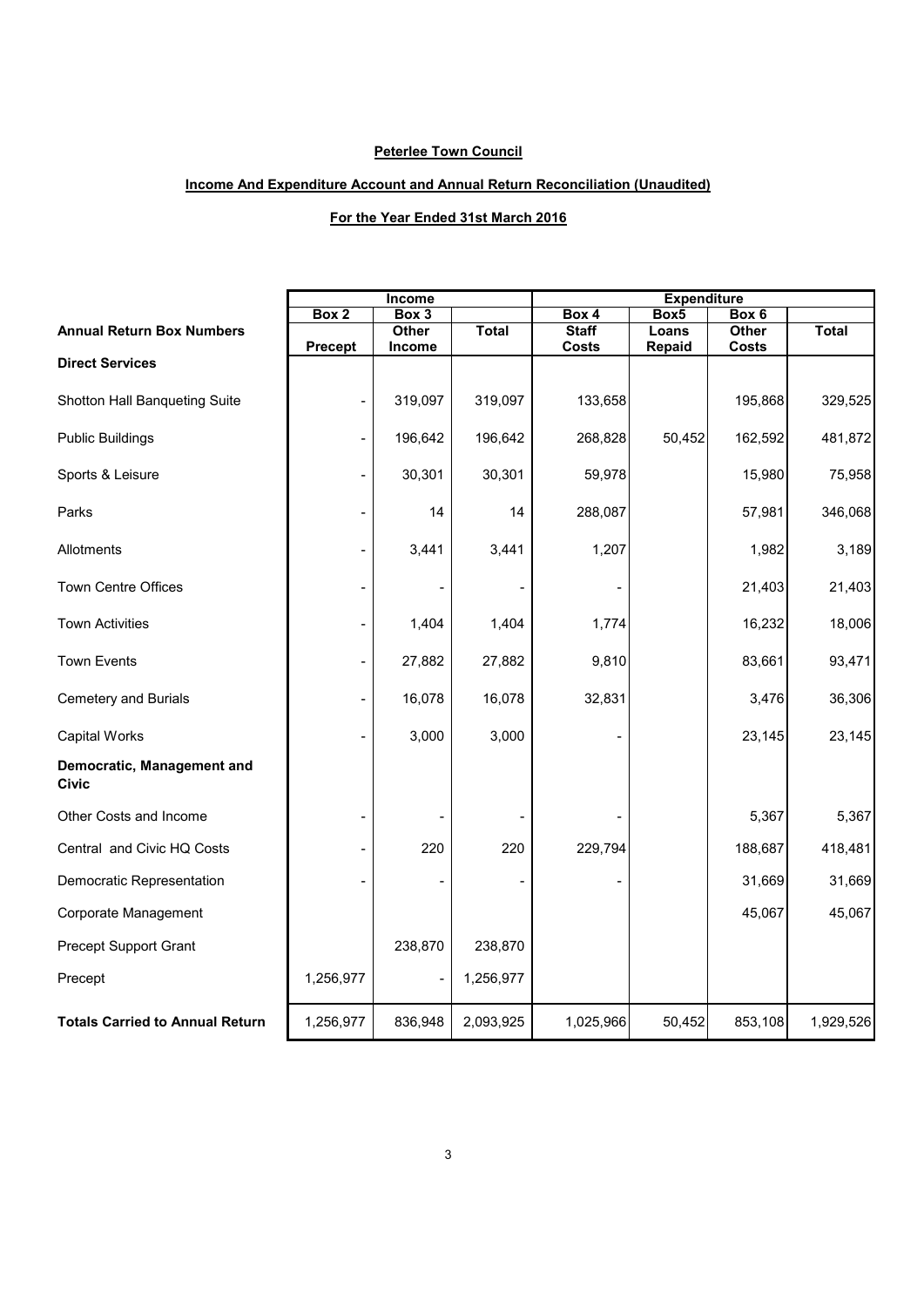## **Balance Sheet (Unaudited)**

## **as at 31 March 2018**

| 2017<br>£          |                                                          | <b>Note</b>    | 2018<br>£            | 2018<br>£ |
|--------------------|----------------------------------------------------------|----------------|----------------------|-----------|
|                    | <b>Fixed Assets</b>                                      |                |                      |           |
|                    | Tangible fixed assets                                    | $\overline{2}$ |                      |           |
| 4,601,221          | Land and Buildings                                       |                | 4,601,221            |           |
| 1,573,691          | Vehicles, Plant and Equipment                            |                | 1,573,691            |           |
| 17,344             | <b>Community Assets</b>                                  |                | 17,344               |           |
| 6,192,256          |                                                          |                |                      | 6,192,256 |
|                    | <b>Current Assets</b>                                    |                |                      |           |
| 12,280             | <b>Stock</b>                                             |                | 19,673               |           |
| 33,726             | <b>Debtors</b>                                           | 5              | 20,678               |           |
| 1,190,520          | Cash at Bank and In-hand                                 |                | 1,384,024            |           |
|                    |                                                          |                |                      |           |
| 1,236,526          | <b>Current Liabilities</b>                               |                | 1,424,375            |           |
| 114,009            | Creditors and accrued expenses                           | $\,6$          | 137,459              |           |
|                    |                                                          |                |                      |           |
| 114,009            |                                                          |                | 137,459              |           |
| 1,122,517          | <b>Net Current Assets</b>                                |                |                      | 1,286,916 |
| 7,314,773          | <b>Total Assets Less Current Liabilities</b>             |                |                      | 7,479,172 |
|                    | <b>Long Term Liabilities</b>                             |                |                      |           |
| 942,289            | Long Term Borrowing                                      | 7              |                      | 934,150   |
| 6,372,484          |                                                          |                |                      | 6,545,021 |
|                    | Financed by:                                             |                |                      |           |
|                    |                                                          |                |                      |           |
|                    | <b>Reserves available to the Council</b>                 |                |                      |           |
| 268,398<br>854,121 | <b>Useable Capital Receipt</b><br><b>General Reserve</b> |                | 268,398<br>1,018,520 | 1,286,918 |
| 1,122,519          |                                                          |                |                      |           |
|                    | <b>Reserves Not Available to Council:</b>                |                |                      |           |
|                    | Represents the Council's Investment in Fixed Assets      |                |                      |           |
|                    | less Outstanding Loans                                   |                |                      |           |
| 5,249,965          | <b>Capital Financing Account</b>                         |                |                      | 5,258,104 |
|                    |                                                          |                |                      |           |
| 6,372,484          |                                                          |                |                      | 6,545,021 |
|                    | These accounts have been approved by the Council.        |                |                      |           |
|                    |                                                          |                |                      |           |
|                    |                                                          |                |                      |           |
|                    |                                                          |                |                      |           |
|                    |                                                          |                |                      |           |

**Chair, Policy and Finance Committee Town Clerk**

Date: …………………………. Date: …………………………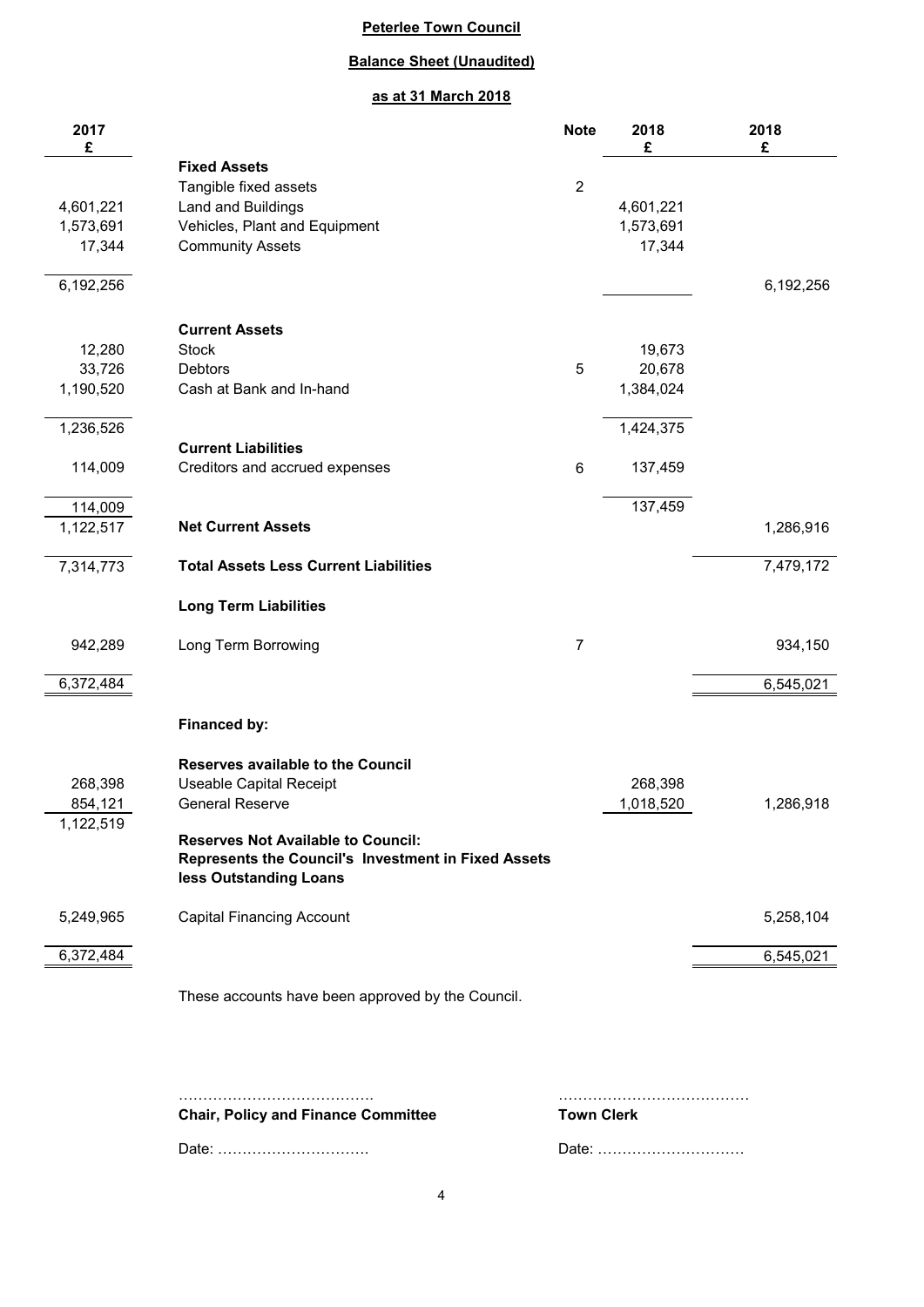## **Notes to the Accounts (Unaudited)**

## **31st March 2018**

#### 1 **Employees**

The average weekly number of employees during the year was as follows:

|                                    | 2018<br><b>Number</b> | 2017<br><b>Number</b> |
|------------------------------------|-----------------------|-----------------------|
| Full and part-time permanent staff | 47                    | 47                    |
|                                    | 50                    | 47                    |
|                                    |                       |                       |

All staff are paid within nationally agreed pay scales

Number of employees whose remuneration excluding employers pension contributions was over £50,000 in bands of £10,000 was:

| <b>IBand</b>       | <b>Number of Employees</b><br>2017/2018 | <b>Number of Employees</b><br>2016/2017 |
|--------------------|-----------------------------------------|-----------------------------------------|
| £50,000 to £59,999 |                                         |                                         |
| E60,000 to £70,000 |                                         |                                         |
|                    |                                         |                                         |

#### 2 **Tangible Fixed Assets**

|                  | <b>Freehold</b><br>Land and<br><b>Buildings</b> | <b>Vehicles and</b><br><b>Equipment</b> | Community<br><b>Assets</b> | <b>Total</b>   |
|------------------|-------------------------------------------------|-----------------------------------------|----------------------------|----------------|
| Cost             |                                                 |                                         |                            |                |
| 1st April 2017   | 4,601,220                                       | 1,573,691                               | 17,345                     | 6,192,256      |
| Additions        | $\blacksquare$                                  |                                         |                            | $\blacksquare$ |
| <b>Disposals</b> | -                                               |                                         | -                          |                |
|                  |                                                 |                                         |                            |                |
|                  | 4,601,220                                       | 1,573,691                               | 17,345                     | 6,192,256      |

Although classified as capital expenditure, certain minor equipment purchases are not included above as they are not material in overall value.

| 3 | <b>Financing of Capital Expenditure</b>            | 2018<br>£                | 2017<br>£ |
|---|----------------------------------------------------|--------------------------|-----------|
|   | The following capital expenditure during the year: |                          |           |
|   | Fixed Assets purchased                             | -                        | 41,076    |
|   |                                                    |                          | 41,076    |
|   | was financed by:                                   |                          |           |
|   | <b>Grant Funding</b>                               | -                        | 9,950     |
|   | <b>Finance Leases</b>                              |                          |           |
|   | Revenue:                                           |                          |           |
|   | Precept and Revenue Income                         | $\overline{\phantom{0}}$ | 41,076    |
|   |                                                    |                          | 51,026    |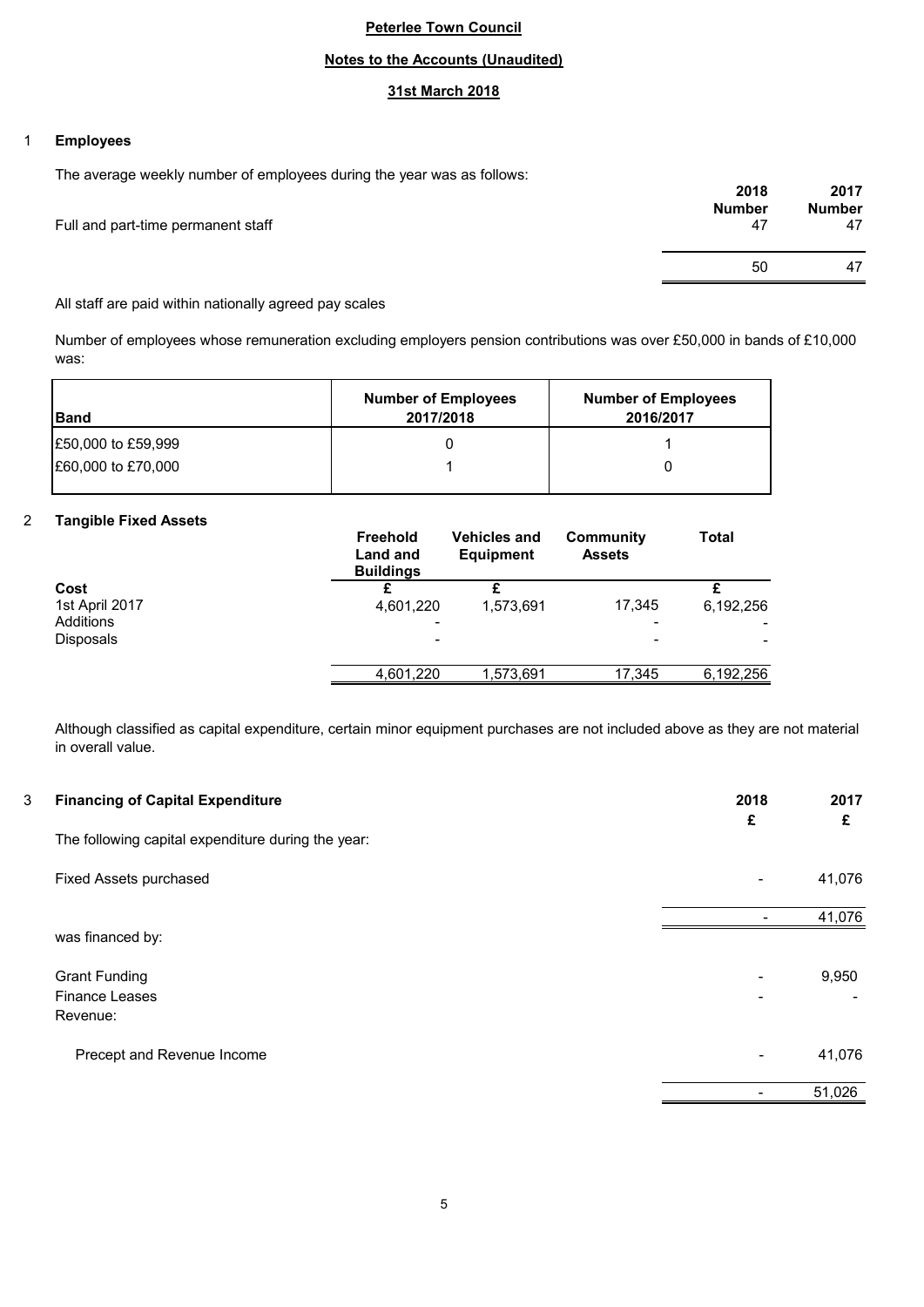## **Notes to the Accounts (Unaudited)**

## **31st March 2018**

#### 4 **Assets Purchased in the Year**

## **Vehicles and Equipment**

|   |                                                                                                 | Nil |         |         |
|---|-------------------------------------------------------------------------------------------------|-----|---------|---------|
|   | <b>Asset Disposals</b>                                                                          | Nil |         |         |
| 5 | <b>Debtors</b>                                                                                  |     | 2018    | 2017    |
|   |                                                                                                 |     | £       | £       |
|   | Debtors and Prepayments                                                                         |     | 22,513  | 27,012  |
|   | V A T Recoverable                                                                               |     | 2,165   | 10,714  |
|   |                                                                                                 |     | 24,678  | 37,726  |
|   | Less: Provision for Bad and Doubtful Debts                                                      |     | (4,000) | (4,000) |
|   |                                                                                                 |     | 20,678  | 33,726  |
| 6 | <b>Creditors and Accrued Expenses</b>                                                           |     | 2018    | 2017    |
|   |                                                                                                 |     | £       | £       |
|   | <b>Trade Creditors</b>                                                                          |     | 15,137  | 12,219  |
|   | Accruals and Deferred Income                                                                    |     | 122,322 | 101,790 |
|   |                                                                                                 |     | 137,459 | 114,009 |
| 7 | <b>Long Term Liabilities</b>                                                                    |     |         |         |
|   | At the close of business on 31 March 2010 the following loans to the Council were outstanding : |     |         |         |
|   |                                                                                                 |     | 2018    | 2017    |
|   |                                                                                                 |     | £       | £       |
|   | Public Works Loan Board                                                                         |     | 934,150 | 942,289 |
|   |                                                                                                 |     | 934,150 | 942,289 |
|   |                                                                                                 |     |         |         |
|   | The council's loans are repayable as follows:                                                   |     | 2018    | 2017    |
|   | Within one year                                                                                 |     | 8,509   | 8,139   |
|   | From one to two years                                                                           |     | 8,896   | 8,509   |
|   | From two to five years                                                                          |     | 24,052  | 23,005  |
|   | From five to ten years                                                                          |     | 63,346  | 60,590  |
|   | Over ten years                                                                                  |     | 829,347 | 842,047 |
|   |                                                                                                 |     |         |         |

Total loan commitment 842,289